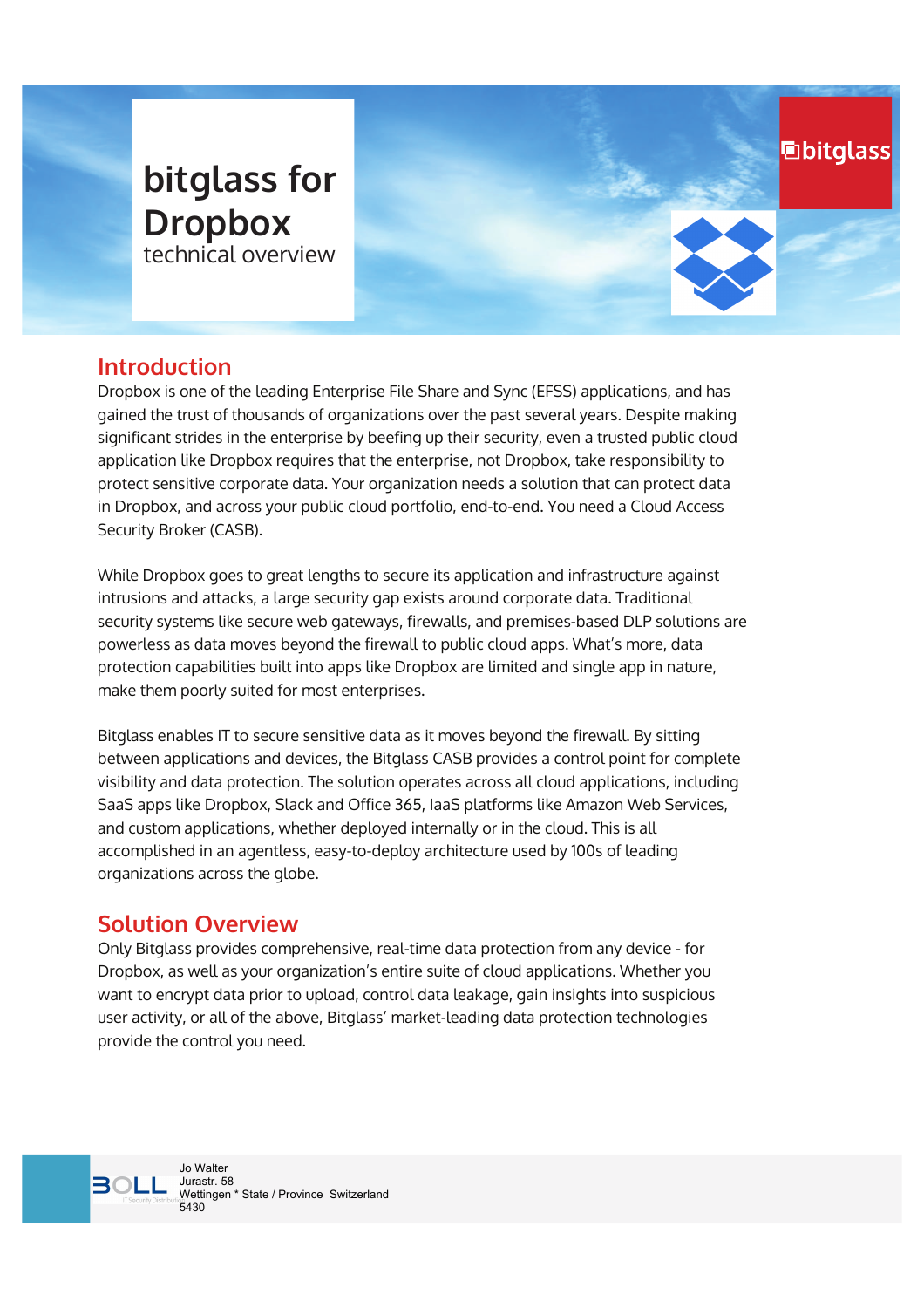#### **Data Leakage Prevention**

Bitglass' integrated, high-performance DLP engine is built to be at parity or better than leading network and endpoint-based DLP systems. Paired with a comprehensive catalog of pre-built identifiers for a wide range of data types, you'll have the flexibility to build policies from scratch, pull from the Bitglass catalog, import policies from premises-based DLP solutions, or integrate via ICAP. Most organizations choose to sync policies directly from premises-based DLP systems, avoiding severe performance penalties while ensuring consistent policy enforcement anywhere.

The Citadel DLP engine is paired with a wide range of remediation actions, built to allow you to safely extend access to sensitive data, even in risky contexts. Actions include dynamic application of encryption or rights management (DRM), redaction of sensitive content, watermarking and tracking, quarantine, share removal, and blocking.

#### **Contextual Access Control**

Contextual Access Control ensures that appropriate access to Dropbox is provisioned based on the context by which the user is accessing the application. Policies can be defined based on access method (browser or native app), device (managed vs unmanaged), location (by country or IP address range), group, and more.

Administrators can choose to block, allow, or provide intermediate levels of access to Dropbox by pairing access control policies with DLP policies.

#### **Malware and Advanced Threat Protection**

As cloud apps like Dropbox increase in popularity, their attractiveness to bad actors increases, making them a more popular delivery vehicle for malware. Bitglass' antimalware and Advanced Threat Protection (ATP) incorporate the best of both signature heuristic anti-malware scanning from more than 60 leading vendors to identify known malware, with ATP to stop the spread of unknown and zero day attacks, ensuring that your Dropbox instances never become a proliferation point for the spread of malware across your managed or BYO devices.

#### **User Behavior Analytics**

Through the combination of API and proxy-based control over Dropbox access, Bitglass provides full visibility into every transaction conducted in Dropbox. User behavior analytics, focused on suspicious activity detection, are built on that visibility and reported via alerts, dashboards, and SIEM integration.

Moreover, Bitglass provides cross-app visibility, empowering you to discover suspicious and abnormal behavior. If a user accesses Dropbox from LA, and then an hour later tries to access Office 365 from 1YC, Bitglass can flag and prevent that login.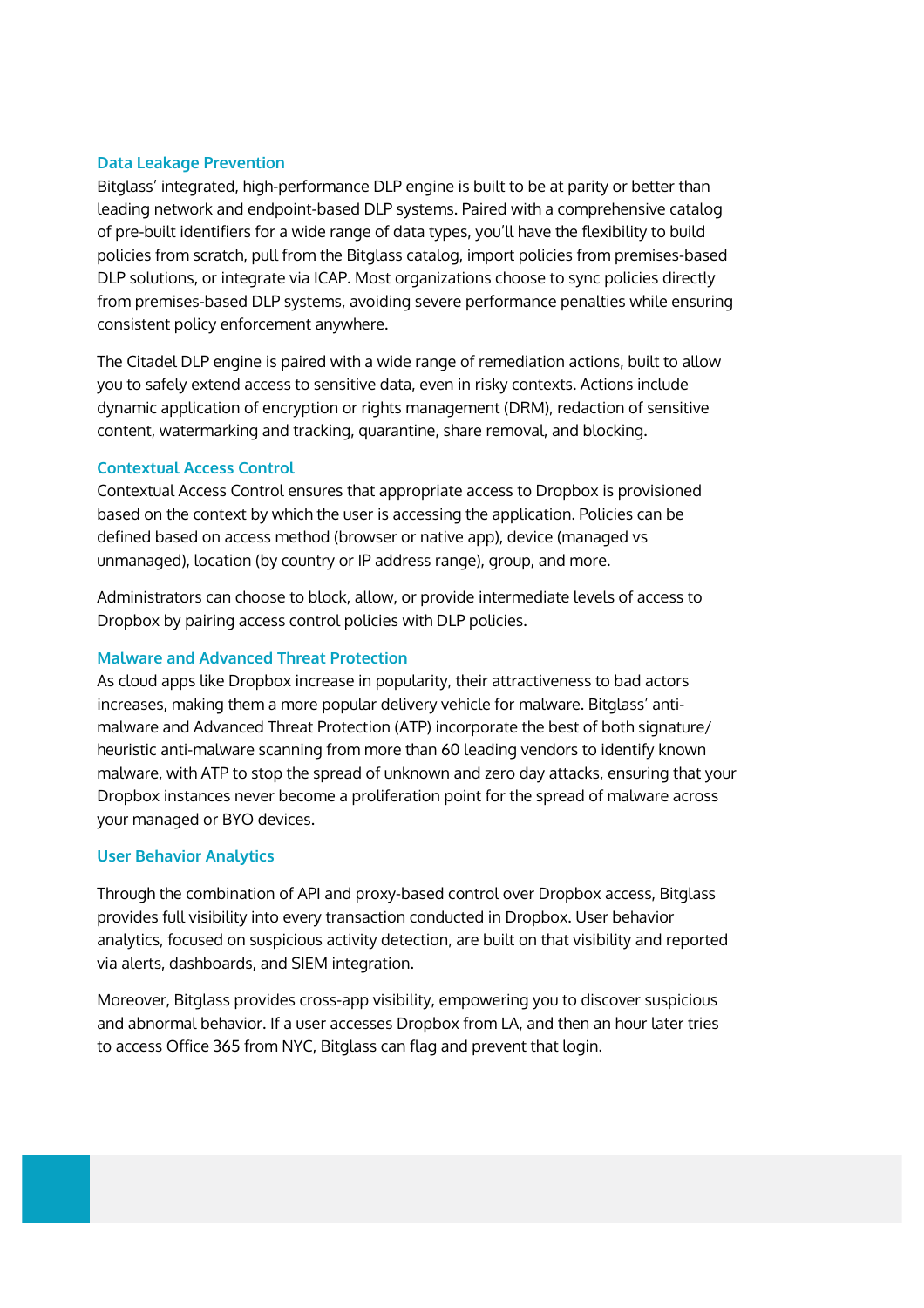#### **,dentit\**

Bitglass is the only CASB to offer built-in IDaaS service capabilities, allowing you to consolidate your entire cloud security strategy into a single platform. Built-in capabilities include single sign-on for both protected apps, as well as any application that supports SAML for SSO, Active Directory synchronization and authentication, SCIM support, SMS and email multi-factor authentication. Bitglass also integrates seamlessly with any identity management system, including Ping, Okta, OneLogin, ADFS, and more. Bitglass dual SAML termination ensures that the strength of SAML SSO is preserved, without the added phishing risk that comes with some proxy architectures.

Whether you use the Bitglass IDaaS or integrate with another system, Bitglass can enforce step-up authentication at any time, based on suspicious activities. For example, if a user logs in simultaneously from two different locations, Bitglass can force a re-authentication, requiring multiple factors.

#### **Cloud Encryption**

Harbor Cloud Encryption is the only offering on the market that leverages full-strength, 256-bit FIPS-compliant encryption with 56-bit initialization vectors, supporting both field-level encryption, for apps like Salesforce and file-level encryption, for any cloud application, including Dropbox. The unique, patented technology preserves application functionality such as search and sort, simultaneously providing data protection and an unchanged user experience. The system integrates with a wide variety of key management systems via KMIP, in addition to the native key management option which is based on Amazon's CloudHSM.

### **Architecture Overview**

When it comes to securing data in Dropbox, real-time data protection is a necessity. Many CASB solutions rely solely upon API-based scans for data protection, leaving gaping security holes; API notification systems can take tens of minutes, if not more, to inform a CASB of sensitive data upload or download. In practice, this means that a data policy violation might occur  $-$  a user downloading customer PII to their personal laptop – and that violation might not be detected until it's too late. Only a hybrid CASB approach, leveraging both APIs and inline proxies, can ensure total data protection.

Bitglass' approach is powered by its Omni multi-protocol proxies, enabling secure data access for both managed and unmanaged devices in an easy-to-deploy agentless model. Omni's reverse proxy enables secure data access from any device, without requiring any agents or certificates, and with no changes to the user experience.